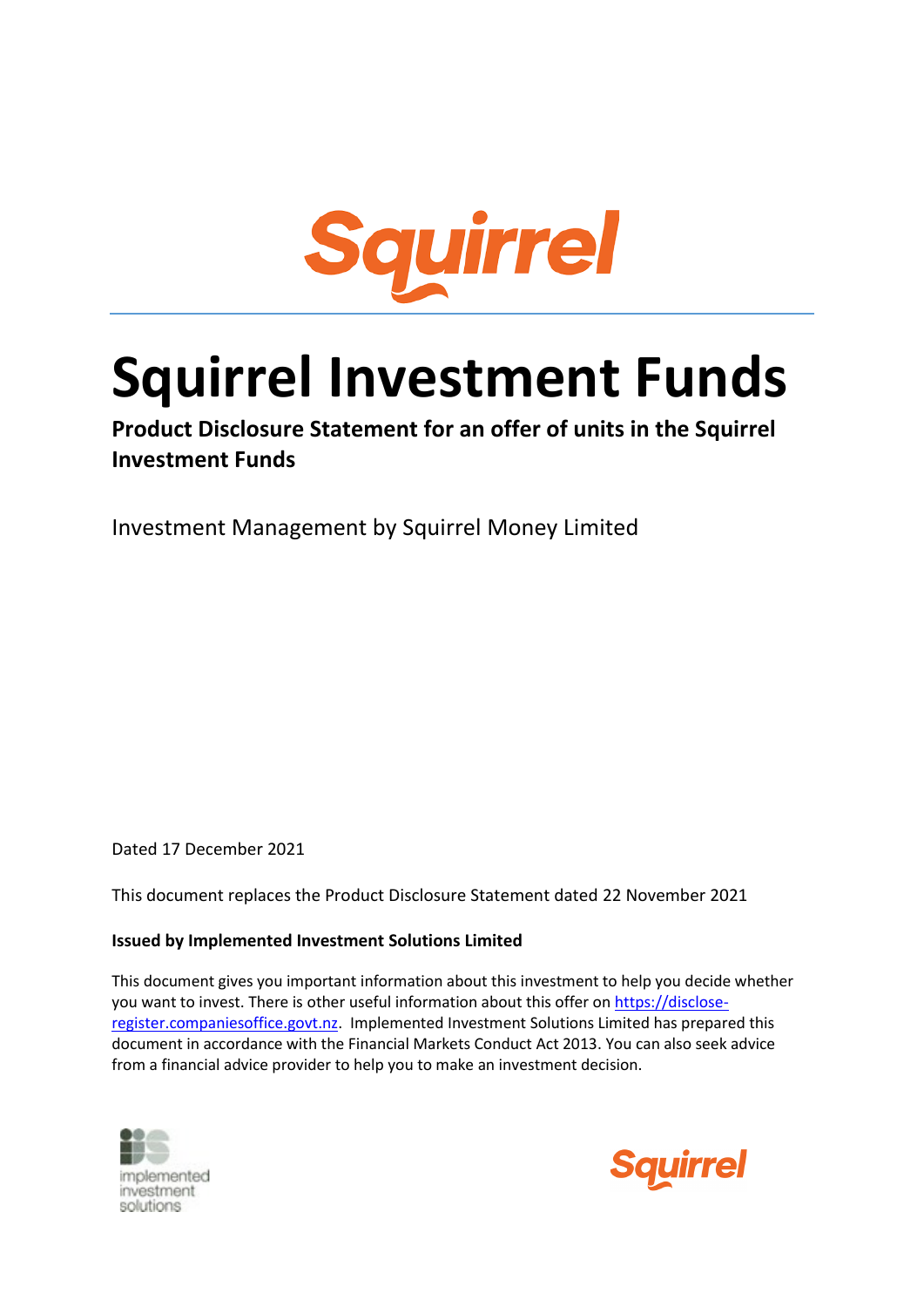# <span id="page-1-0"></span>**1. Key information summary**

## **What is this?**

This is a managed investment scheme. Your money will be pooled with other investors' money and invested in various investments. Implemented Investment Solutions Limited ("IIS") will invest your money and charge you a fee for its services. The returns you receive are dependent on the investment decisions of IIS and of its investment manager and the performance of the investments. The value of those investments may go up or down. The types of investments and the fees you will be charged are described in this document.

#### **What will your money be invested in?**

This Product Disclosure Statement ("PDS") is an offer of units in the Squirrel Monthly Income Fund (the "Fund"). The Fund is established within the Squirrel Investment Funds (the "Scheme").

There is one investment option offered under this PDS. This investment option is summarised below. More information about the investment target and strategy of the investment option is provided in section [3](#page-8-0) of the PDS, "Description of your investment option" on page [9.](#page-8-0)

| <b>Fund</b>                            | Description of the Fund and its Investment<br><b>Objective</b>                                                                                                                                                                                                                                                                                                                                                                                                                                                                                                                                                                                                                                                                                                                                                                                                                                                       | <b>Risk Indicator*</b>                                                                                                                                | <b>Estimated Annual</b><br><b>Fund Charges (%</b><br>of the Fund's Net<br><b>Asset Value)</b> |
|----------------------------------------|----------------------------------------------------------------------------------------------------------------------------------------------------------------------------------------------------------------------------------------------------------------------------------------------------------------------------------------------------------------------------------------------------------------------------------------------------------------------------------------------------------------------------------------------------------------------------------------------------------------------------------------------------------------------------------------------------------------------------------------------------------------------------------------------------------------------------------------------------------------------------------------------------------------------|-------------------------------------------------------------------------------------------------------------------------------------------------------|-----------------------------------------------------------------------------------------------|
| <b>Squirrel Monthly</b><br>Income Fund | The Fund is designed to provide investors<br>with a regular income return generated<br>through exposure to a diversified portfolio<br>of loans predominately secured against<br>registered first mortgages on residential<br>property across New Zealand. Loan<br>exposure is obtained by investing in the<br>Squirrel Wholesale Investment Funds<br>scheme ("Squirrel Wholesale Funds"),<br>whose funds obtain their loan exposure<br>through investing via the Squirrel peer-to-<br>peer ("P2P") platform operated by<br>Squirrel Money Limited ("Squirrel").<br>Assets of the Squirrel Wholesale Funds<br>may include exposure to fractional and/or<br>whole loans, as well as cash and cash<br>equivalents.<br>The Fund's investment objective is to<br>provide an annual return, after fees and<br>before tax, of the Official Cash Rate, set by<br>the Reserve Bank of New Zealand, plus a<br>margin of 4.00%. | Lower risk/<br>Higher<br>potentially<br>risk/<br>potentially<br>lower<br>higher<br>returns<br>returns<br>5<br>$\overline{2}$<br>3<br>7<br>1<br>4<br>6 | 1.70% (incl. GST)                                                                             |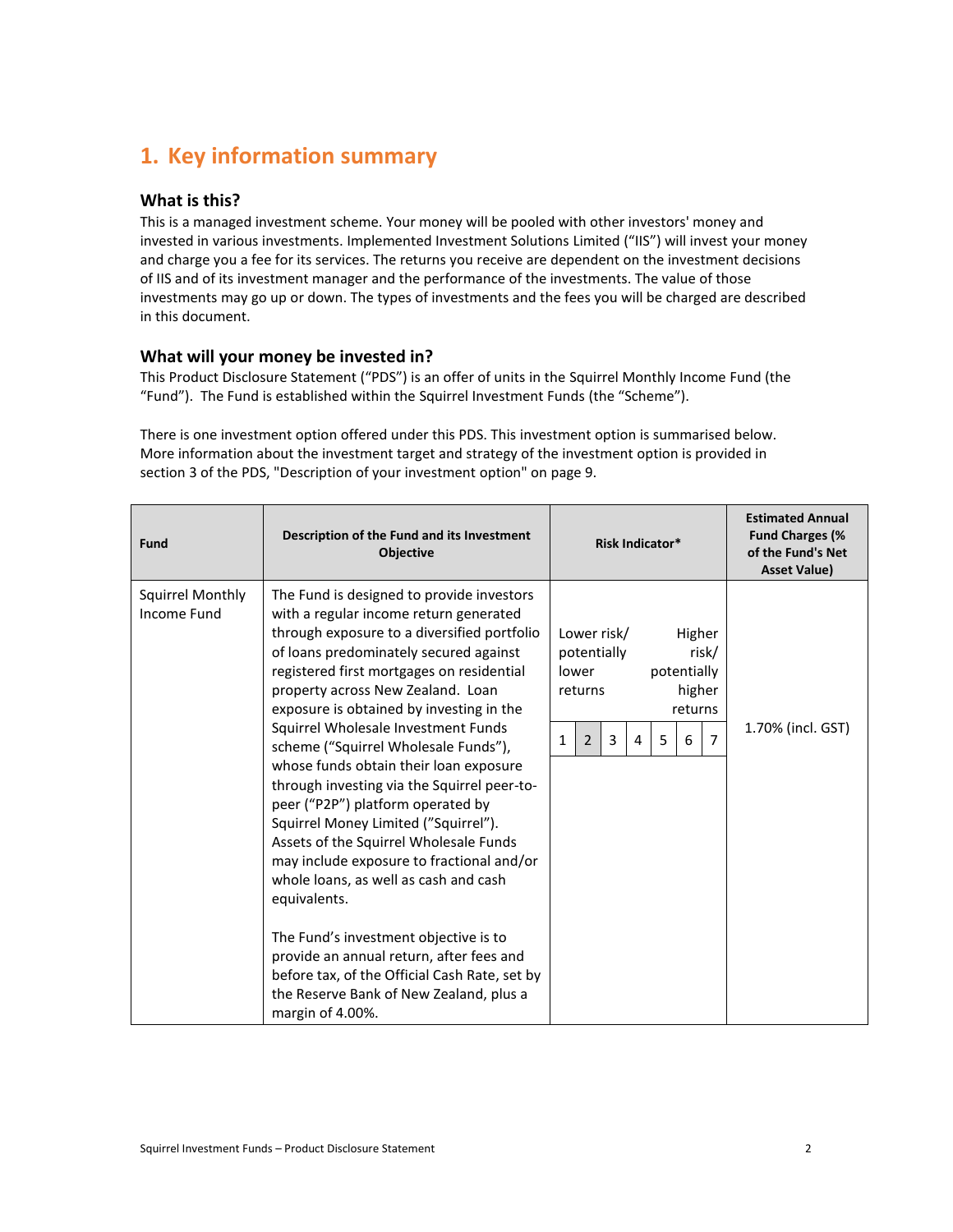\* The Fund has no return history and, due to not having an appropriate market index or peer group index, is operating under the Financial Markets Conduct (Market Index) Exemption Notice 2018. Hence, we have applied a method we consider reasonable to estimate the risk indicator. The risk indicator is based on the volatility of a proxy market index, comprising 40% of the Bloomberg NZBond Bank Bill Index and 60% of the Bloomberg NZ Bond Composite 0+ Yr Index, for the 5 years to September 2021. The risk indicator may therefore provide a less reliable indicator of the Fund's future volatility. More information about the methodology used to calculate the initial risk indicator for the Fund can be found in the Other Material Information ("OMI") document for the Scheme.

See section 4 of the PDS, "What are the risks of investing" on page [10](#page-9-0) for an explanation of the risk indicator and for information about other risks that are not included in the risk indicator. To help you clarify your own attitude to risk, you can seek financial advice or work out your risk profile at [www.sorted.org.nz/tools/investor-kickstarter.](http://www.sorted.org.nz/tools/investor-kickstarter)

#### **Who manages the Squirrel Investment Funds?**

The manager of the Squirrel Investment Funds is IIS ("we", "us", or "our").

See section 7 of the PDS, "Who is involved?" on pag[e 14](#page-13-0) for more information.

#### **What are the returns?**

The return on your investment comes from:

- Any increase or decrease in the unit price, and
- Any income distributions made from the Fund.

We expect to make monthly distributions. You can elect for your distribution to be reinvested in the Fund. If you do not make a distribution election the default option is reinvestment.

See section 2 of the PDS, "How does this investment work?" on page [6](#page-5-0) for more information.

#### **How can you get your money out?**

Investments in the Fund are redeemable on request. Your withdrawal request can be made by providing written notice to us. We endeavour to pay redemption amounts within 30 days of the first business day after receiving your request. Redemptions are processed at the Fund redemption price applicable on the next business day after your redemption request is received.

We may suspend or defer redemptions in certain circumstances set out in the master trust deed, scheme establishment deed and fund establishment deed between IIS and Public Trust establishing the Scheme and Fund respectively ("Trust Deed").

See section 2 of the PDS, "How does this investment work?" on page [6](#page-5-0) for more information.

Your investment in the Fund can be sold but there is no established market for trading these financial products. This means that you may not be able to find a buyer for your investment.

#### **How will your investment be taxed?**

The Fund offered under this PDS is a portfolio investment entity ("PIE").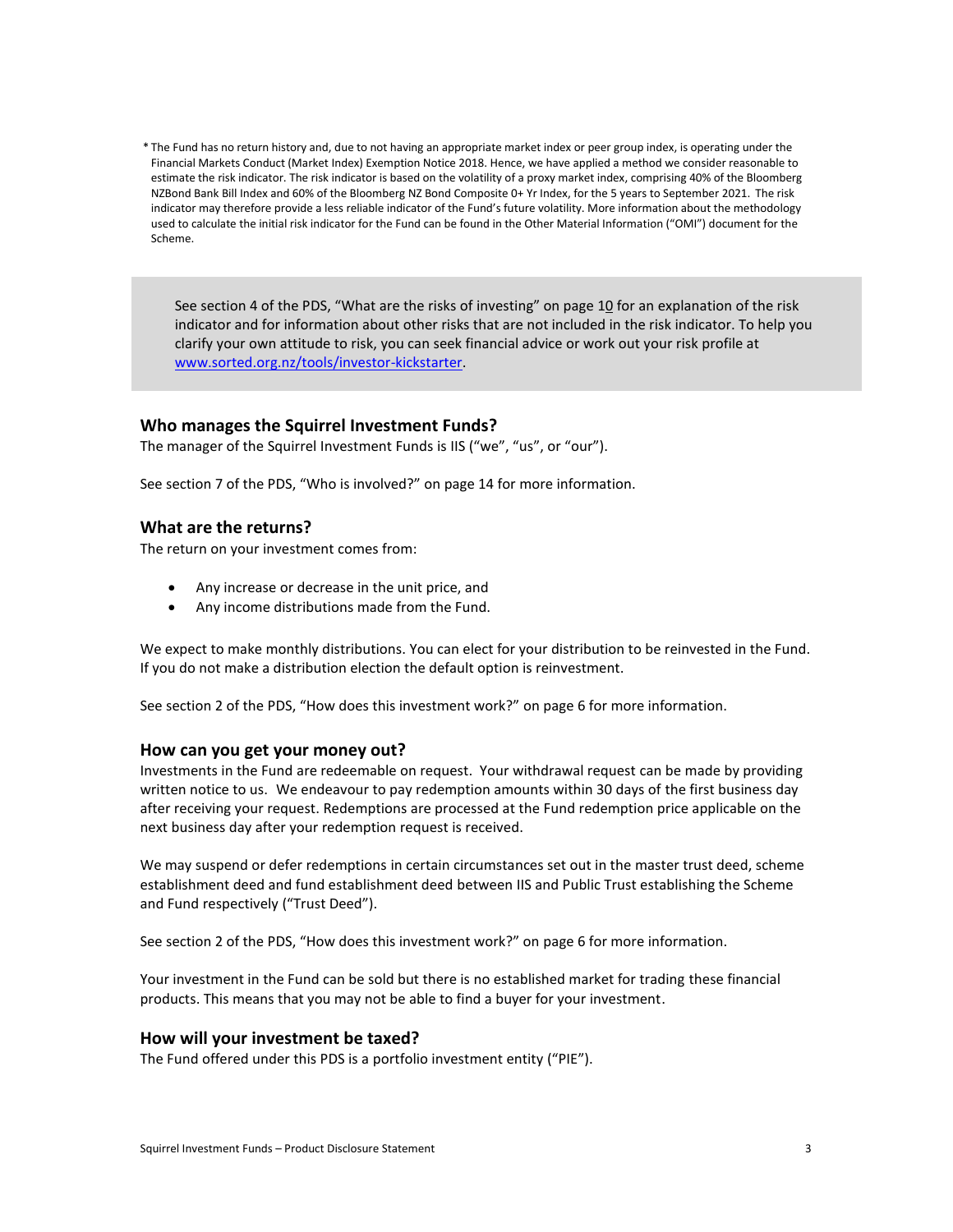The amount of tax you pay in respect of a PIE is based on your prescribed investor rate ("PIR"). To determine your PIR, go t[o www.ird.govt.nz/roles/portfolio-investment-entities/find-my-prescribed](http://www.ird.govt.nz/roles/portfolio-investment-entities/find-my-prescribed-investor-rate)[investor-rate.](http://www.ird.govt.nz/roles/portfolio-investment-entities/find-my-prescribed-investor-rate)

See section 6 of the PDS, "What taxes will you pay?" on page [14](#page-13-1) for more information.

## **Where can you find more key information?**

IIS is required to publish quarterly updates for the Fund. The updates show the returns, and the total fees actually charged to investors, during the previous year. The latest fund updates are available at [www.iisolutions.co.nz/fund-updates/.](http://www.iisolutions.co.nz/fund-updates/) The manager will also give you copies of those documents on request.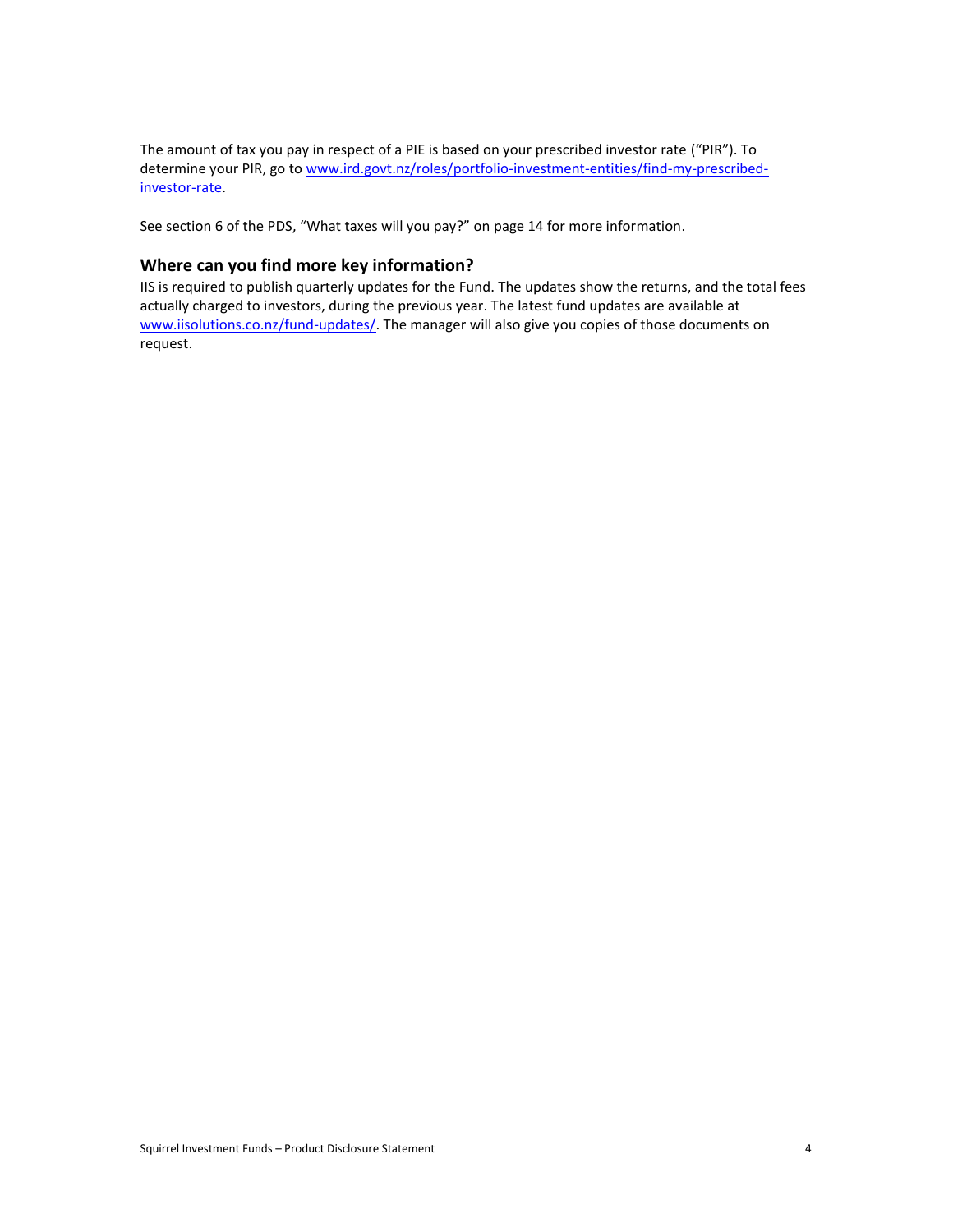# **Contents**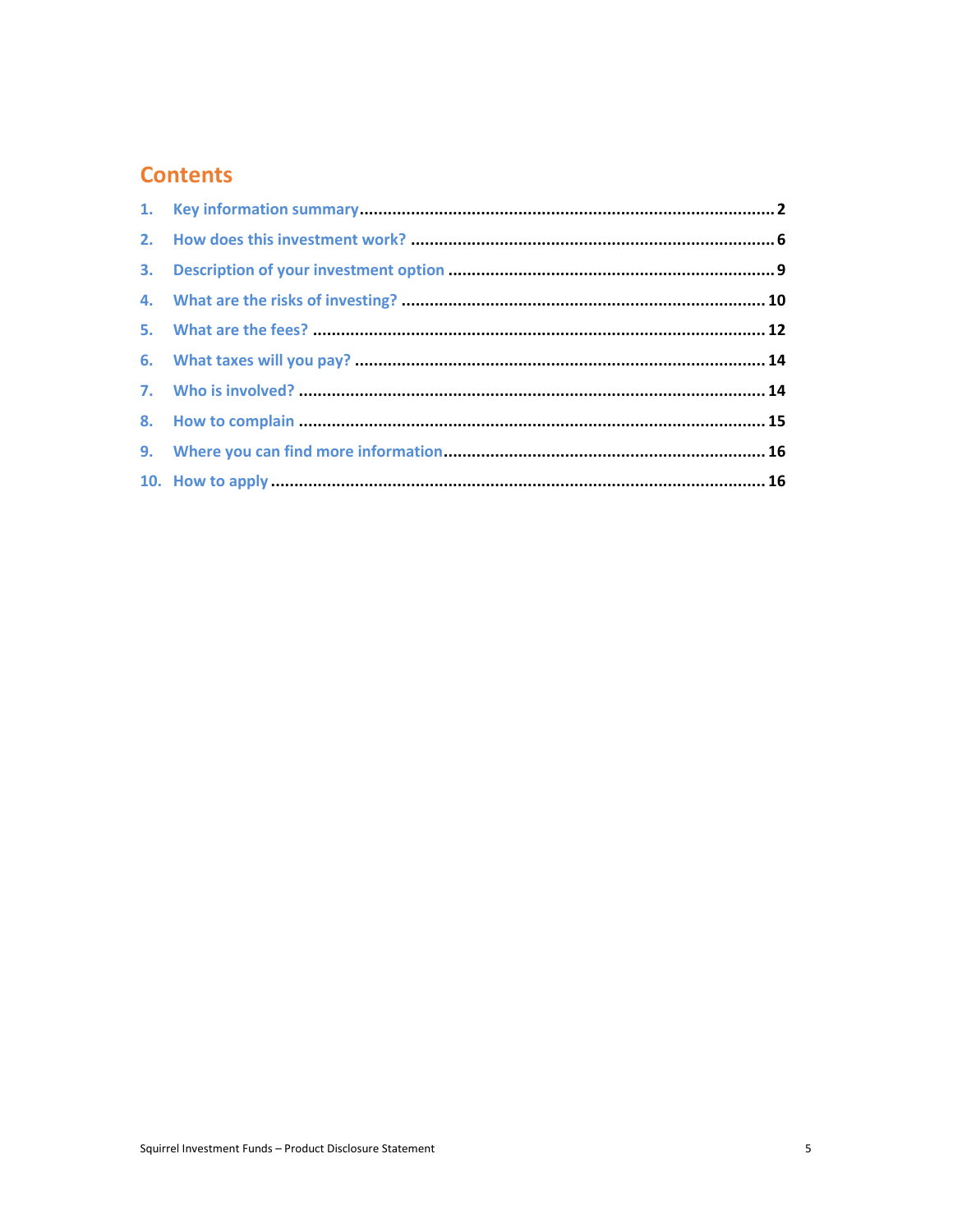## <span id="page-5-0"></span>**2. How does this investment work?**

This document is an offer to purchase units ("Units") in the Fund. The Fund is part of the Squirrel Investment Funds managed investment scheme, established under the Trust Deed.

The money you invest buys Units which each represent an equal interest in the Fund. Units do not constitute legal ownership of the Fund's assets but give you rights to the returns of the assets.

A change in the value of the Fund's assets affects the price of your Units. The Unit price for the Fund will change as the market value of the Fund's assets changes.

The Fund has assets (the investments of the Fund) and liabilities (the taxes, fees and costs payable by the Fund). All liabilities incurred by the Fund will be met from the assets of the Fund. If the investments of the Fund are not sufficient to meet its liabilities, the investments in another fund (if any) cannot be used to meet those liabilities.

As manager of the Fund, IIS has appointed Squirrel as the Investment Manager and Distributor for the Scheme. As Investment Manager, Squirrel will be responsible for making decisions about what the Fund invests in, in accordance with the Statement of Investment Policy and Objectives ("SIPO") for the Scheme. As Distributor, Squirrel will be responsible for promoting the Fund to potential investors and providing ongoing support to existing investors.

The Fund provides investors with exposure to the NZ residential property market by investing in the Squirrel Wholesale Funds. To maintain liquidity the Fund may also invest in cash and cash equivalent assets.

The Squirrel Wholesale Funds is a wholesale managed investment scheme made up of three funds; the Squirrel Wholesale Construction Loan Fund, the Squirrel Wholesale Home Loan Fund, and the Squirrel Wholesale Personal Loan Fund. Each of the wholesale funds holds a diversified portfolio of New Zealand loans in their respective target loan class; construction, home and personal loans. The Squirrel Wholesale Funds obtain their loan exposure by investing via the Squirrel P2P platform, where they can invest in either a portion of a loan (a fractional loan), or in an entire loan (a whole loan). The return earned on a loan is the interest rate at which the funds are lent to a borrower, less a platform service margin which is retained by Squirrel. Loan exposures within the Squirrel Wholesale Funds have varying forms of security, but are predominately secured by registered first mortgages. More information about Squirrel's credit and lending policy and process can be found in the OMI document for the Scheme

The Fund itself will not have a reserve fund, rather it may benefit from the reserve funds that exist within the Squirrel P2P platform. Each loan class within the Squirrel P2P platform has a reserve fund facility. The reserve funds help meet missed payments or losses from defaulting borrowers. Only fractional loans receive the protection of a reserve fund. Where a Squirrel Wholesale Fund invests in whole loans, no reserve fund support is available, hence the relevant wholesale fund may provision for potential losses if required.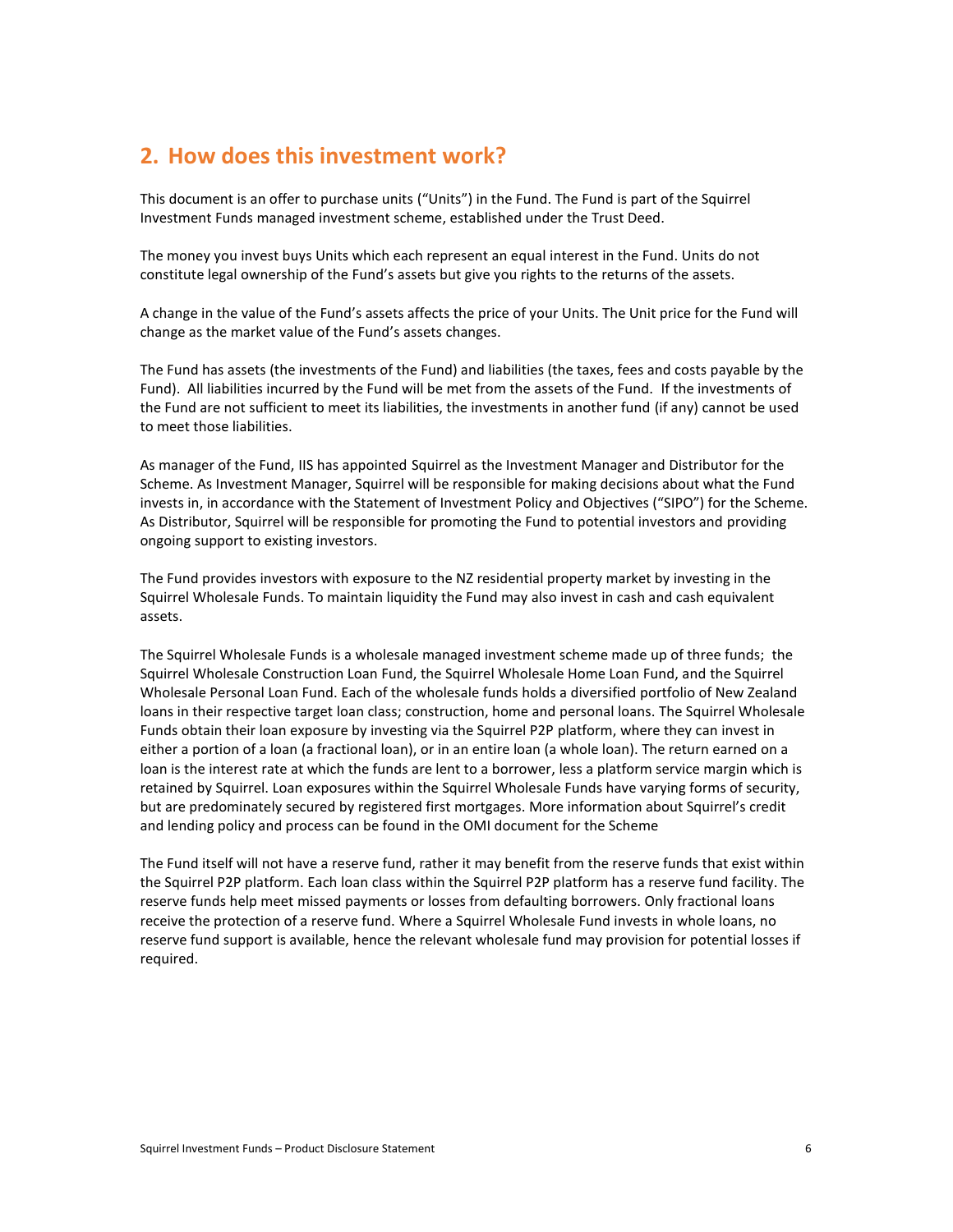

The diagram below outlines the structure of the Fund, including the parties involved:

Key fund administration functions, being registry, fund accounting, and Unit pricing, are currently performed by Adminis NZ Limited.

Public Trust is the licensed supervisor ("Supervisor") of the Scheme and, in that role, monitors and supervises our management of the Scheme and the Fund. The assets of the Fund are held in independent custody by Adminis NZ Limited. The assets of the Squirrel Wholesale Funds are held by Squirrel P2P Trustee Limited, together with the assets of other investors in loans through the Squirrel P2P platform.

The significant benefits of investing in the Fund are:

- **Diversification and scale**. By pooling the money of all investors in the Fund, we intend to give investors exposure to a more widely diversified portfolio of underlying assets than they may be able to access themselves. If this increased diversification is achieved, then this may reduce risk relative to a more concentrated portfolio of assets. In addition, the scale of the Fund allows us to lower costs by negotiating better prices with service providers.
- **Professional investment management**. Squirrel is the Investment Manager for the Fund, providing their investment expertise in selecting the assets into which the Fund will invest. Squirrel's executive team has significant relevant experience in the financial services sector including senior management experience at major NZ banks, running one of the largest mortgage advisor companies in New Zealand, and holding a peer to peer license for Squirrel since 2015.

The return on your investment comes from:

- Any increase or decrease in the unit price, and
- Any income distributions made from the Fund.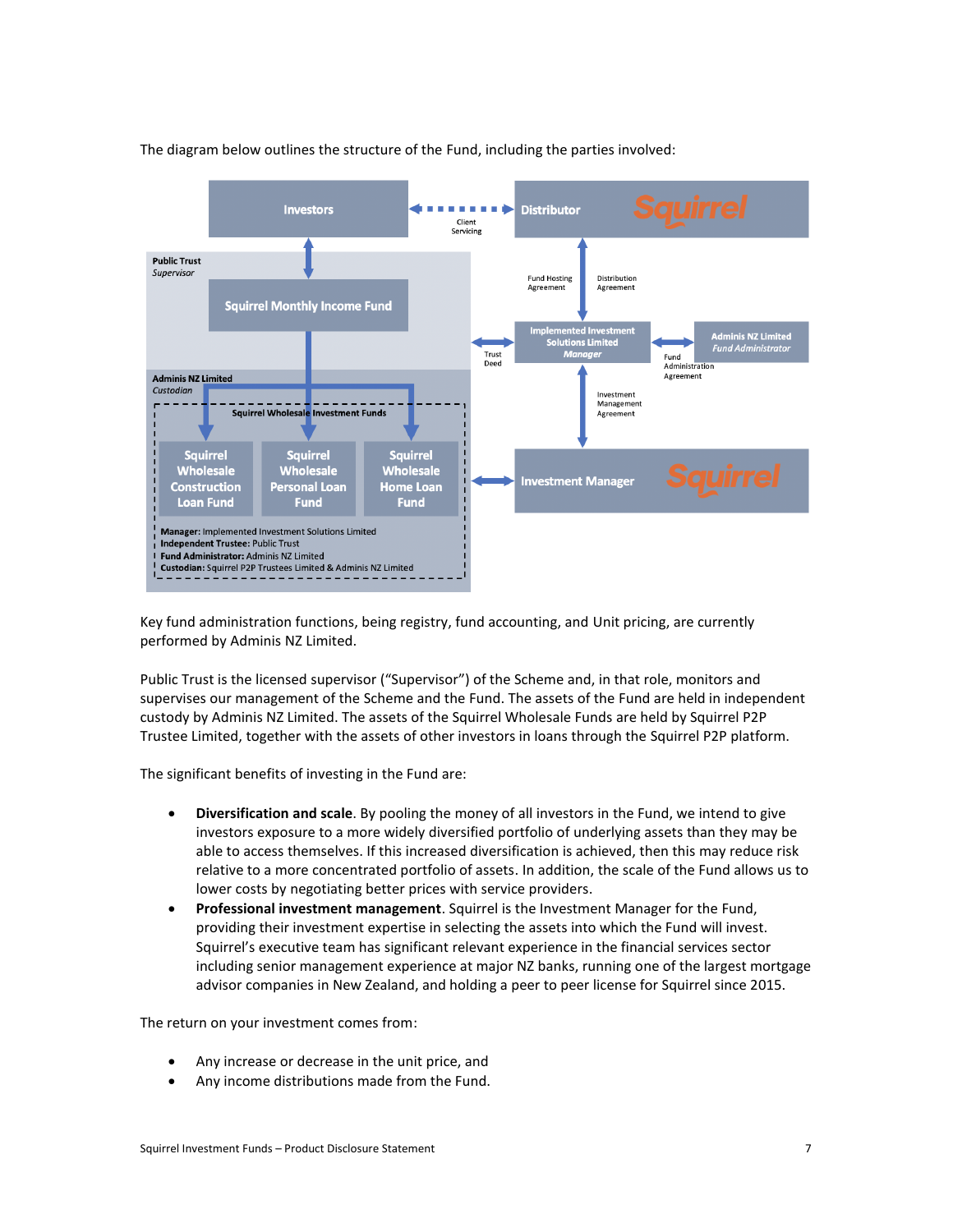We expect to make monthly distributions for the Fund. We expect to pay distributions within 10 business days. You can elect for your distributions to be reinvested in the Fund. If you do not make a distribution election the default option is reinvestment.

#### **Making investments**

You can make lump sum or regular investments into the Fund. The application process is described in section 10 of the PDS, "How to apply" on page 15.

The minimum initial investment for the Fund is \$500. Thereafter, the minimum additional investment is \$100. These minimum amounts may be varied or waived at our discretion.

We may, in our absolute discretion, refuse any application without giving any reason. If we refuse your application, your application payment will be returned to you in full, without interest.

#### **Withdrawing your investments**

You may request redemption of some or all of your investment at any time by providing written notice to us. We endeavour to pay redemption amounts within 30 days of the first business day after receiving your request. Redemptions are processed at the Fund redemption price applicable on the business day after your redemption is received. However, we may either defer or suspend Fund withdrawals.

Fund redemptions may be deferred if:

- we receive one or more redemption requests, within 60 Business Days, totalling more than 10% of Fund Units on issue, and
- we consider deferral to be in the general interests of all Fund investors.

Fund redemptions may be suspended if we believe allowing investors to take their money out would not be workable or would prejudice investors generally. For instance, suspension could apply if we decide to wind up the Fund, or we are unable to realise holdings in the Squirrel Wholesale Funds. A suspension can last up to six months. If withdrawals are suspended and you submit a withdrawal request, we will not process it until the suspension is lifted.

In the case of either a deferral or suspension, investors will receive the redemption price applicable at the end of the deferral or suspension period (or redemption prices in the case of deferred redemptions which are paid out over a period of time).

More information about deferrals and suspensions can be found in the OMI document for the Fund and in the Trust Deed.

When you redeem all or part of your investment from the Fund, we will redeem your investment at the Unit price for the Fund.

We reserve the right to refuse a redemption request for less than 500 Units or a redemption request that would result in you holding less than 500 Units (except where all of your Units are to be redeemed).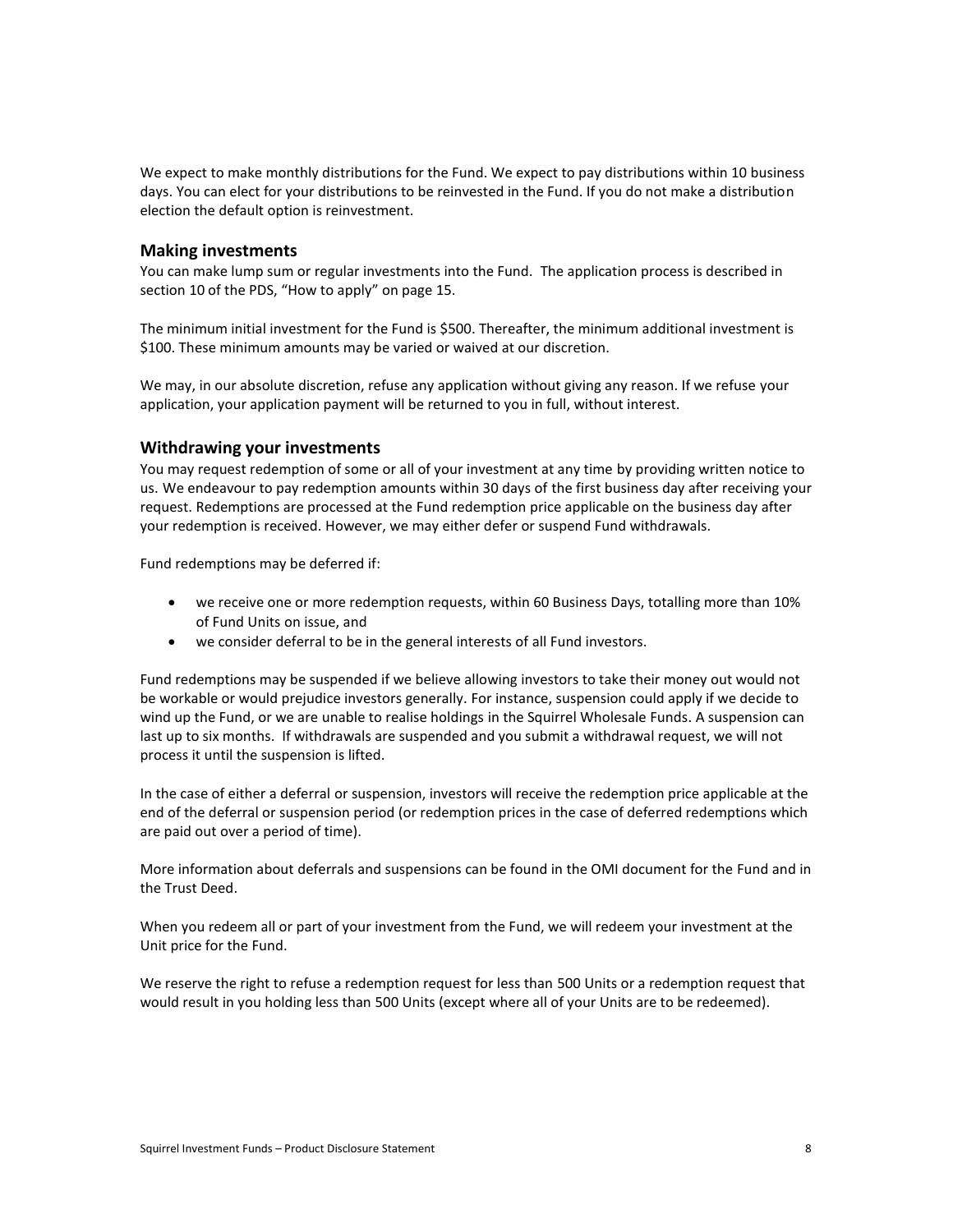<span id="page-8-0"></span>

| 3. Description of your investment option |  |  |
|------------------------------------------|--|--|
|                                          |  |  |

| <b>Fund</b>                        | <b>Summary of Investment Objectives</b><br>and Strategy                                                                                                                                                                                                                                                                                                                                                                                                                                                                                                                                                                                                                                                                                                                                                                               | <b>Target</b><br><b>Investment Mix</b>                       | <b>Risk</b><br>Indicator* | <b>Minimum</b><br><b>Suggested</b><br>Investment<br><b>Timeframe</b> |
|------------------------------------|---------------------------------------------------------------------------------------------------------------------------------------------------------------------------------------------------------------------------------------------------------------------------------------------------------------------------------------------------------------------------------------------------------------------------------------------------------------------------------------------------------------------------------------------------------------------------------------------------------------------------------------------------------------------------------------------------------------------------------------------------------------------------------------------------------------------------------------|--------------------------------------------------------------|---------------------------|----------------------------------------------------------------------|
| Squirrel<br>Monthly<br>Income Fund | The Fund is designed to provide<br>investors with a regular income<br>return generated through exposure<br>to a diversified portfolio of loans<br>predominately secured against<br>registered first mortgages on<br>residential property across New<br>Zealand. Loan exposure is<br>obtained by investing in the<br>Squirrel Wholesale Funds scheme,<br>whose funds obtain their loan<br>exposure through investing via the<br>Squirrel P2P platform operated by<br>Squirrel. Assets of the Squirrel<br>Wholesale Funds may include<br>exposure to fractional and/or<br>whole loans, as well as cash and<br>cash equivalents.<br>The Fund's investment objective is<br>to provide an annual return, after<br>fees and before tax, of the Official<br>Cash Rate, set by the Reserve Bank<br>of New Zealand, plus a margin of<br>4.00%. | 3% cash and<br>cash<br>equivalents<br>97% Other <sup>+</sup> | 2                         | 2 years                                                              |

\* The Fund has no return history and, due to not having an appropriate market index or peer group index, is operating under the Financial Markets Conduct (Market Index) Exemption Notice 2018. Hence, we have applied a method we consider reasonable to estimate the risk indicator. The risk indicator is based on the volatility of a proxy market index, comprising 40% of the Bloomberg NZBond Bank Bill Index and 60% of the Bloomberg NZ Bond Composite 0+ Yr Index, for the 5 years to September 2021. The risk indicator may therefore provide a less reliable indicator of the Fund's future volatility. More information about the methodology used to calculate the initial risk indicator for the Fund can be found in the OMI document for the Scheme.

+ The Fund's 'Other' target investment mix of 97% is exposure to fixed and variable interest rate loans on the Squirrel P2P platform. Full details of the strategy and permitted investments for the Fund are outlined in the SIPO.

We can make changes to the SIPO in accordance with the Trust Deed and the Financial Markets Conduct Act 2013 ("FMC Act"). Before making changes to the SIPO, we will consider if the changes are in your best interests and consult with the Supervisor. We will give notice of changes to investors of the Fund prior to effecting any material change and any material changes to the SIPO will be advised in the Fund's annual report. The most current SIPO for the Fund can be found on the scheme register at [https://disclose](https://disclose-register.companiesoffice.govt.nz/)[register.companiesoffice.govt.nz](https://disclose-register.companiesoffice.govt.nz/)/.

Further information about the assets in the Fund can be found in the fund updates at [https://iisolutions.co.nz/fund-updates/.](https://iisolutions.co.nz/fund-updates/)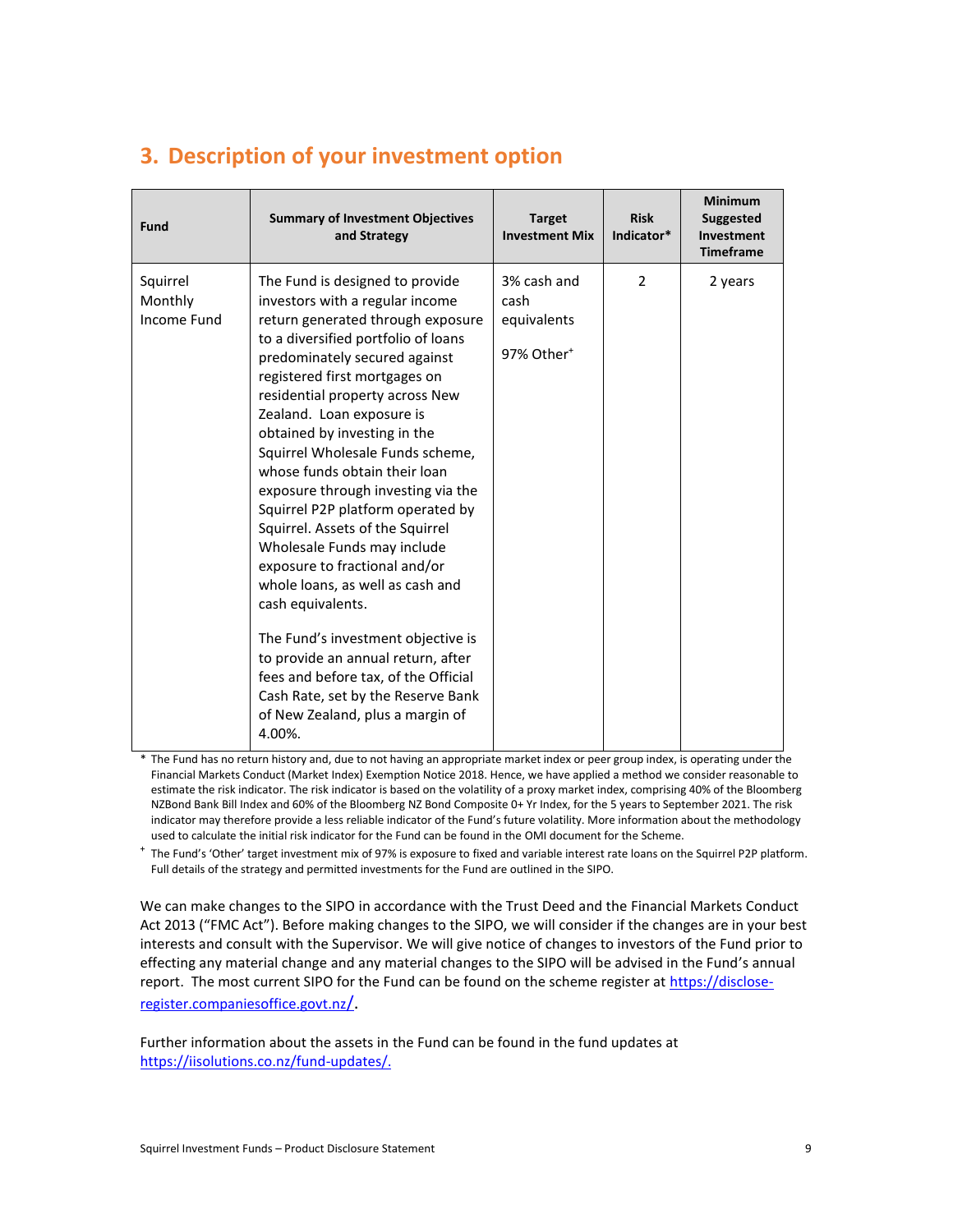# <span id="page-9-0"></span>**4. What are the risks of investing?**

#### **Understanding the risk indicator**

Managed funds in New Zealand must have a standard risk indicator. The risk indicator is designed to help investors understand the uncertainties both for loss and growth that may affect their investment. You can compare funds using the risk indicator.

| Lower risk/<br>potentially lower<br>returns |  |  |  | Higher risk/<br>potentially higher | returns |
|---------------------------------------------|--|--|--|------------------------------------|---------|
|                                             |  |  |  |                                    |         |

See page 2 for the risk indicator for the Fund offered under this PDS.

The risk indicator is rated from 1 (low) to 7 (high). The rating reflects how much the value of the fund's assets goes up and down (volatility). A higher risk generally means higher potential returns over time, but more ups and downs along the way.

To help you clarify your own attitude to risk, you can seek financial advice or work out your risk profile at [www.sorted.org.nz/tools/investor-kickstarter.](http://www.sorted.org.nz/tools/investor-kickstarter)

Note that even the lowest category does not mean a risk-free investment, and there are other risks (described under the heading "Other specific risks") that are not captured by this rating.

This risk indicator is not a guarantee of a fund's future performance. The risk indicator is based on the returns of a proxy market index, comprising 40% of the Bloomberg NZBond Bank Bill Index and 60% of the Bloomberg NZ Bond Composite 0+ Yr Index, for the 5 years to September 2021. While risk indicators are usually relatively stable, they do shift from time to time. You can see the most recent risk indicator in the latest fund update for this Fund.

#### **General investment risks**

Some of the things that may cause the Fund's value to move up and down, which affect the risk indicator, are:

**Credit and default risk:** The risk that the borrowers may not meet their obligations in full and not pay interest and repay capital or other financial obligations on time, and the value of the investment might become impaired where underlying loans are not repaid in full. Examples of credit risk include where the borrower is:

- an individual, and becomes bankrupt, or dies; or
- a company, and becomes insolvent or under external administration.

If this happens, you may lose the value of your investment or you may not receive a distribution from the Fund.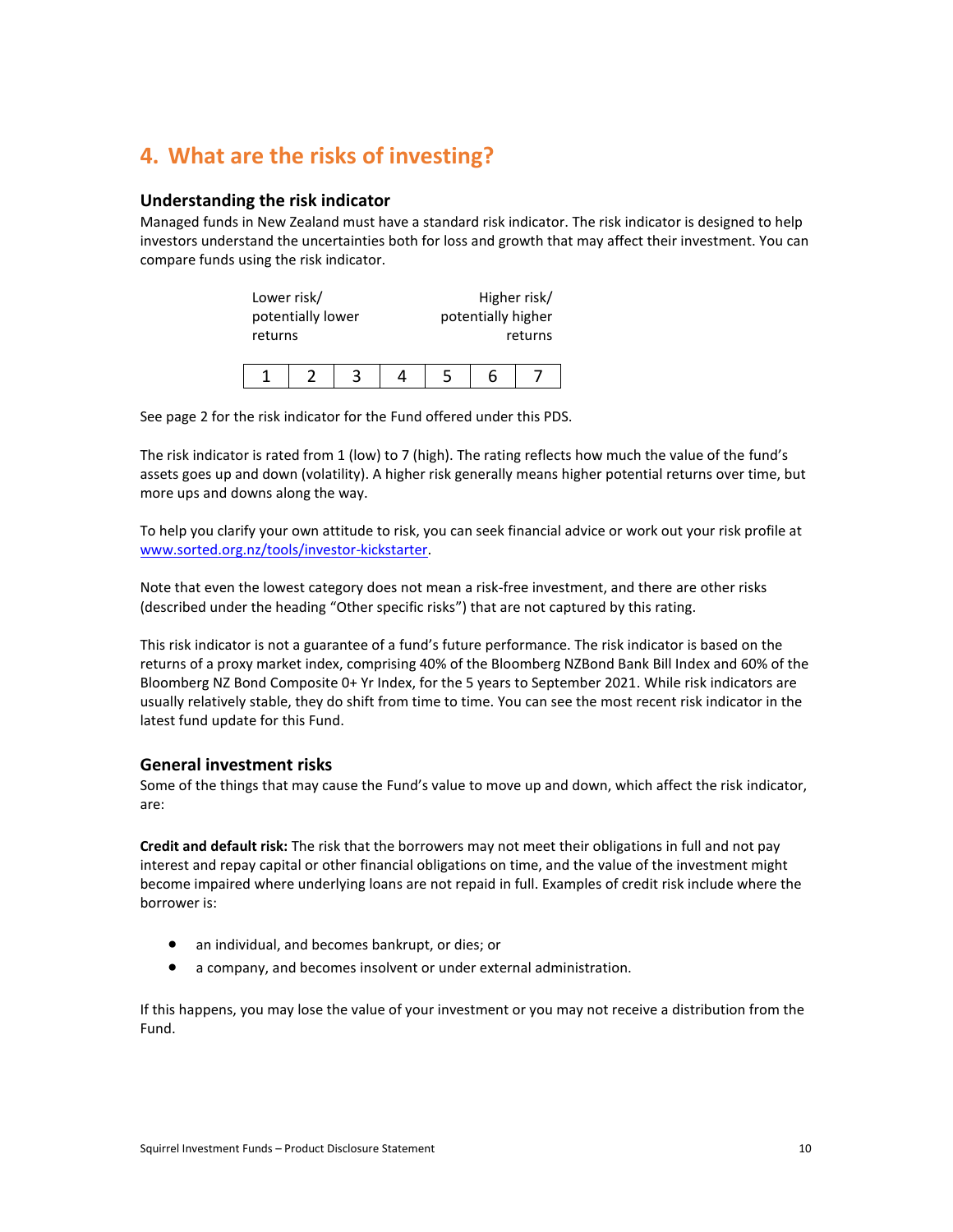Credit risk is mitigated by assessing borrowers against Squirrel's lending criteria and operating within approved loan-to-value ratios.

In addition, each loan the Fund has exposure to will be assigned a risk rating. More information about the risk rating process, and statistics about Squirrel's overall loan book performance can be found here: <https://www.squirrel.co.nz/invest/default-rates> (note, references on this webpage to the risk rating and default rates for construction loans are applicable to the Squirrel Wholesale Construction Loan Fund that the Fund may invest into). It is expected that over the medium to long term, the experience of the Fund in terms of loan performance will closely mirror that of the overall Squirrel loan book.

In the quarterly updates we publish for the Fund, we will provide a breakdown of the percentage of loans by risk categorisation in accordance with the Financial Markets Conduct (Squirrel Investment Funds) Exemption Notice 2021 ("Exemption Notice"). A copy of the Exemption Notice can be found on the offer register at [https://disclose-register.companiesoffice.govt.nz](https://disclose-register.companiesoffice.govt.nz/)[/](https://disclose-register.companiesoffice.govt.nz/)

**Market risk:** Unfavourable changes in economic conditions, changes in law or government policy, political events, natural disasters and other external factors may result in an increased number of defaults by borrowers. These changes may also result in a decrease in the value of the security accompanying the loans if the value of the real asset used as security (i.e. a property) reduces. This may affect returns from loans, as a result of borrowers not keeping up with their repayments, or increase the loan to security value ratios, as a result of the decreasing value of any security used. In general, the stronger the economy the less likelihood of borrower default or downward pressure on the value of their security. A weaker economy may lead to increased instances of borrower default or downward pressure on the value of their security.

Market risk is mitigated, including through limits on exposure to particular parts of the market.

**Active management risk:** Risk arises from the active management of the Fund, and the Squirrel Wholesale Funds into which the Fund invests, for example if poor lending decisions are made that increase the risk of default.

This risk is mitigated by Squirrel employing experienced managers and credit analysts and operating a loan approval process that assesses loans against key criteria including the loan to security value ratio standards. The reserve funds are not guaranteed, and there is a risk that a reserve fund may not have sufficient reserves to make payments to investors. If this happens, the value of the investments made by the Fund will drop. You can find out more about Squirrel's reserve funds here: <https://www.squirrel.co.nz/invest/how-we-manage-risk> (note, references on this webpage to the reserve fund for construction loans are applicable to the Squirrel Wholesale Construction Loan Fund that the Fund may invest into). Where one of the Squirrel Wholesale Funds invests in whole loans, no reserve fund support is available, and the relevant wholesale fund may provision for potential losses if required. The Fund itself will not have a reserve fund, rather it may benefit from the reserve funds that exist within the Squirrel P2P platform.

**Concentration risk:** The risk that the portfolio may lack diversification of assets. Squirrel manages this risk through its credit policy that requires a spread of loans by geography, loan purpose, and large diversity in underlying borrowers.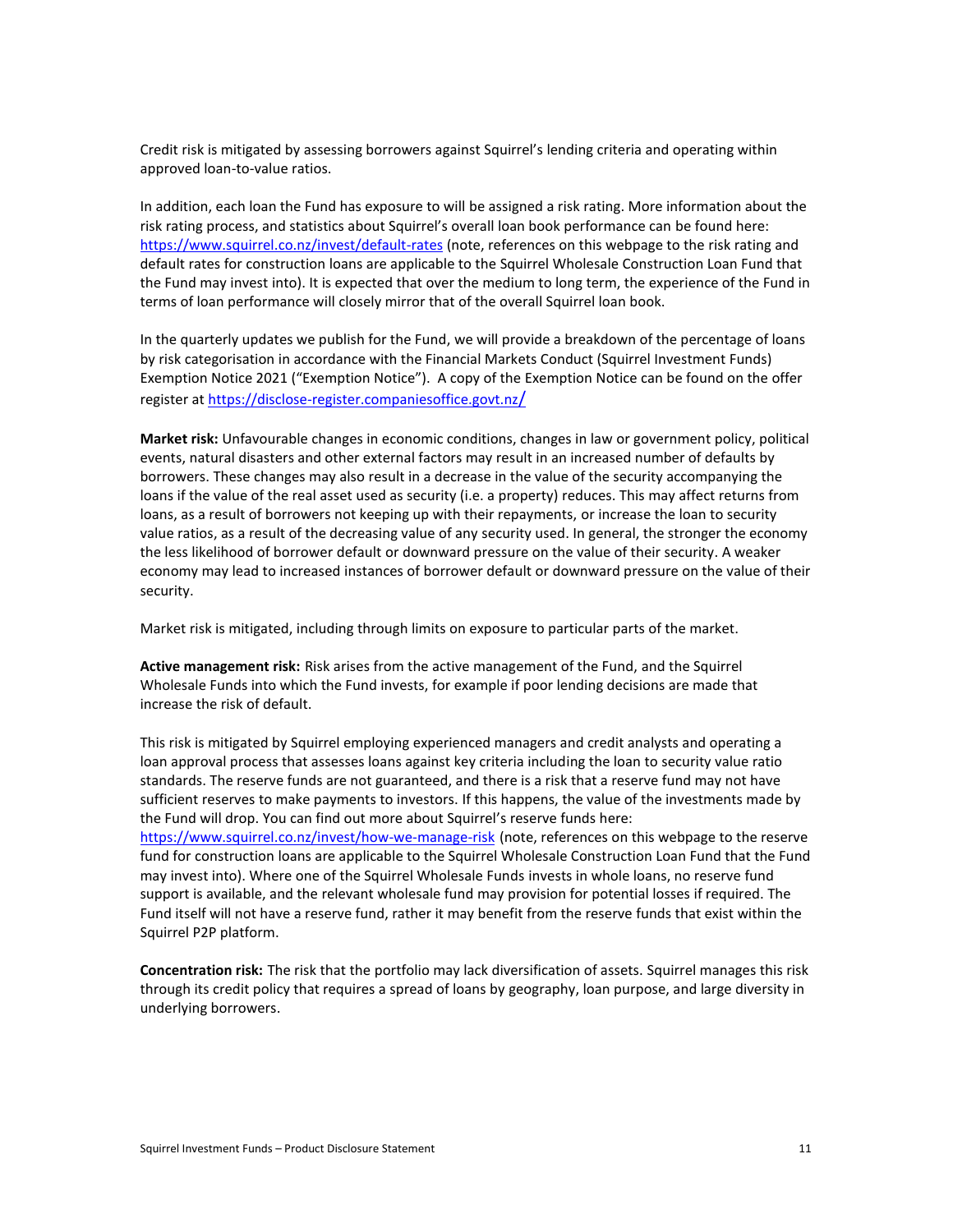**Interest rate risk:** The risk that interest rates are subject to market conditions. The majority of investments in the Fund are subject to a variable interest rate and the Fund or Manager do not guarantee a certain distribution rate or return on your investment.

## **Other specific risks**

**Liquidity risk**: There is a risk that the Fund will not have sufficient liquid assets to meet withdrawal requests, as a significant proportion of the Fund's investments are exposed to relatively illiquid loans. We may need to delay or suspend withdrawals if there are insufficient liquid assets to meet requests.

Further general information on risks is contained in the document "Other Material information" which can be found on the offer register at [https://disclose-register.companiesoffice.govt.nz](https://disclose-register.companiesoffice.govt.nz/).

# **5. What are the fees?**

You will be charged fees for investing in the Fund. Fees are deducted from your investment and will reduce your returns. If we invest in other funds, those funds may also charge fees. The fees you pay will be charged in two ways:

- regular charges (for example, annual fund charges). Small differences in these fees can have a big impact on your investment over the long term; and
- one-off fees (currently none).

## **Annual fund charges (% of net asset value)**

| <b>Fund</b>                            | <b>Annual fund charges</b> | <b>GST</b>  | <b>Annual fund charges</b> |
|----------------------------------------|----------------------------|-------------|----------------------------|
|                                        | (estimated, excluding GST) | (estimated) | (estimated, including GST) |
| <b>Squirrel Monthly</b><br>Income Fund | 1.65%                      | 0.05%       | 1.70%                      |

The Annual fund charges include normal day-to-day fund costs and expenses. In particular the following fixed and estimated charges are included:

- the management fee paid to us and the investment management fee paid to Squirrel;
- the Supervisor's fee;
- other costs incurred by us, the Supervisor and the Investment Manager in carrying out each of our respective duties (including the fees charged by auditors, solicitors, valuers and other advisers);
- bank account charges applicable to the Fund;
- costs for administration services, including Unit registry, asset registry, Unit pricing and investment accounting costs and costs associated with the provision of financial information related to each Fund;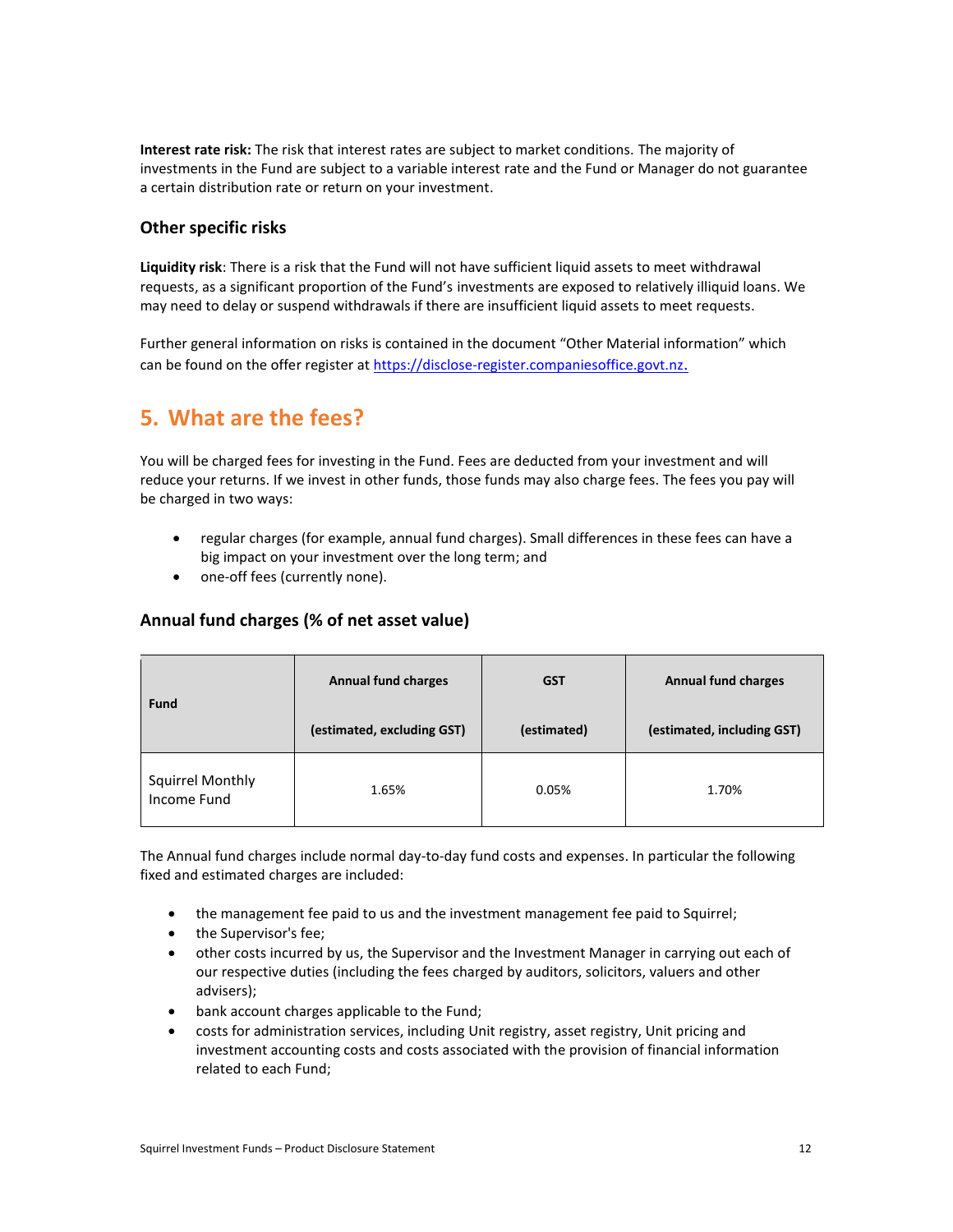- custody costs; and
- fees and expenses charged within any underlying funds the Fund may invest in.

The estimated component of fees and expenses charged within underlying funds includes a platform service margin that is deducted by Squirrel for making and administering the underlying loans that the Squirrel Wholesale Funds have exposure to. The platform service margins range from 0.50% to 2.95% per annum depending on underlying loan attributes. The estimated Squirrel Wholesale Funds' blended platform service margin is 1.05% per annum.

The GST treatment of each of the annual fund charge components varies. For example, GST is currently charged at 15% on the audit fee and custody fees are an exempt supply for the purposes of GST. These percentages vary, and may change in the future, which is why GST has been estimated.

The Supervisor and the Manager may charge additional fees to the Fund for special services (e.g., on wind up of the Fund).

#### **Example of how fees apply to an investor**

Anthony invests \$10,000 in the Fund. He is not charged an establishment or contribution fee. This brings the starting value of his investment to \$10,000.

He is also charged management and administration fees, which work out to about \$170 (1.70% of \$10,000). These fees are payable out of the returns of the Fund before a distribution is made to investors. These fees might be more or less if his account balance has increased or decreased over the year.

#### **Estimated total fees for the first year**

Fund charges:  $$170$ 

See the latest fund update for an example of the actual returns and fees investors were charged over the past year.

## **The fees can be changed**

We can change fees from time to time. We can also add new fees. We may waive or decrease a management fee without notice. We may increase the management fee, or start charging additional fees, by giving you at least three months' notice. The rules about fee changes are in the Trust Deed, which can be found on the scheme register at [https://disclose-register.companiesoffice.govt.nz.](https://disclose-register.companiesoffice.govt.nz/)

We must publish a fund update for the Fund showing the fees actually charged during the most recent year. Fund updates, including past updates, are available a[t https://iisolutions.co.nz/fund-updates](https://iisolutions.co.nz/fund-updates).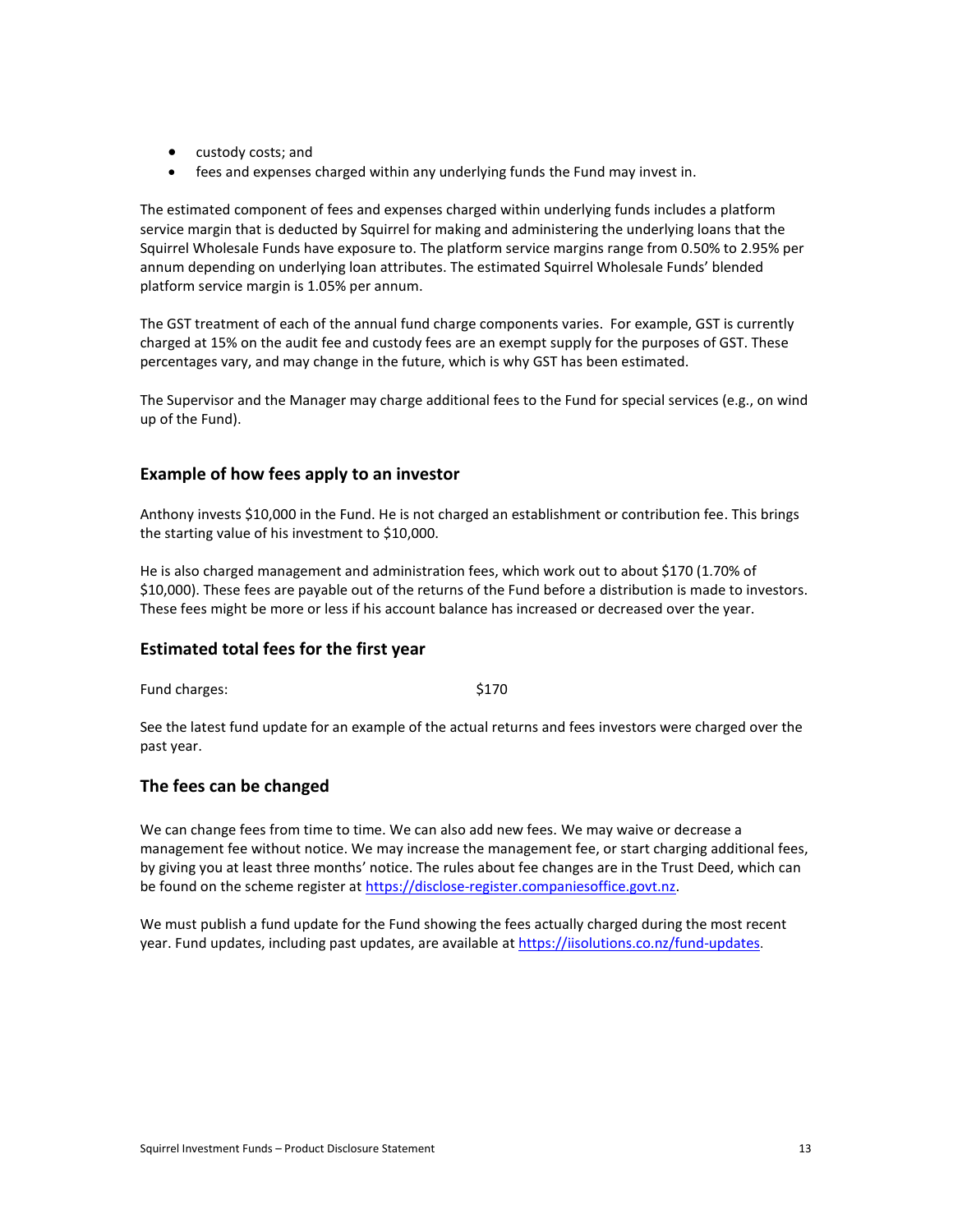## <span id="page-13-1"></span>**6. What taxes will you pay?**

The Fund is a PIE. The amount of tax you pay is based on your PIR. To determine your PIR, go to [www.ird.govt.nz/roles/portfolio-investment-entities/find-my-prescribed-investor-rate.](http://www.ird.govt.nz/roles/portfolio-investment-entities/find-my-prescribed-investor-rate) If you are unsure of your PIR, we recommend you seek professional advice or contact the Inland Revenue Department. It is your responsibility to tell us your PIR when you invest or if your PIR changes. We will apply the PIR you tell us, unless we are directed by the Inland Revenue Department to apply a different rate. If you do not tell us, a default rate may be applied. If the rate applied to your PIE income is lower than your correct PIR you will be required to pay any tax shortfall as part of the income tax year-end process. If the rate applied to your PIE income is higher than your PIR any tax over-withheld will be used to reduce any income tax liability you may have for the tax year and any remaining amount will be refunded to you.

## <span id="page-13-0"></span>**7. Who is involved?**

#### **About Implemented Investment Solutions Limited**

IIS is the manager of the Fund. Our contact details are below.

Level 2, Woodward House 1 Woodward Street PO Box 25003 WELLINGTON 6140

Telephone: (04) 499 9654 Email: [contact@iisolutions.co.nz](mailto:contact@iisolutions.co.nz)

#### **Who else is involved?**

| <b>Title</b>                          | <b>Name</b>               | Role                                                                                                                                                                                                       |
|---------------------------------------|---------------------------|------------------------------------------------------------------------------------------------------------------------------------------------------------------------------------------------------------|
| Supervisor                            | <b>Public Trust</b>       | The supervisor of the Scheme. Responsible for<br>supervising IIS as the manager of the Scheme and<br>holding the assets of the Fund on behalf of investors<br>or appointing suitably qualified custodians. |
| Custodian                             | Adminis NZ Limited        | Appointed by Public Trust, as Supervisor, to hold the<br>assets of the Funds on behalf of investors.                                                                                                       |
| Investment Manager and<br>Distributor | Squirrel Money<br>Limited | Makes decisions about what the Fund invests in.<br>Provides promotion and distribution support to the<br>Fund.                                                                                             |
| Administrator                         | Adminis NZ Limited        | Appointed by IIS to manage core administration<br>functions including: Unit pricing, fund accounting<br>and fund registry.                                                                                 |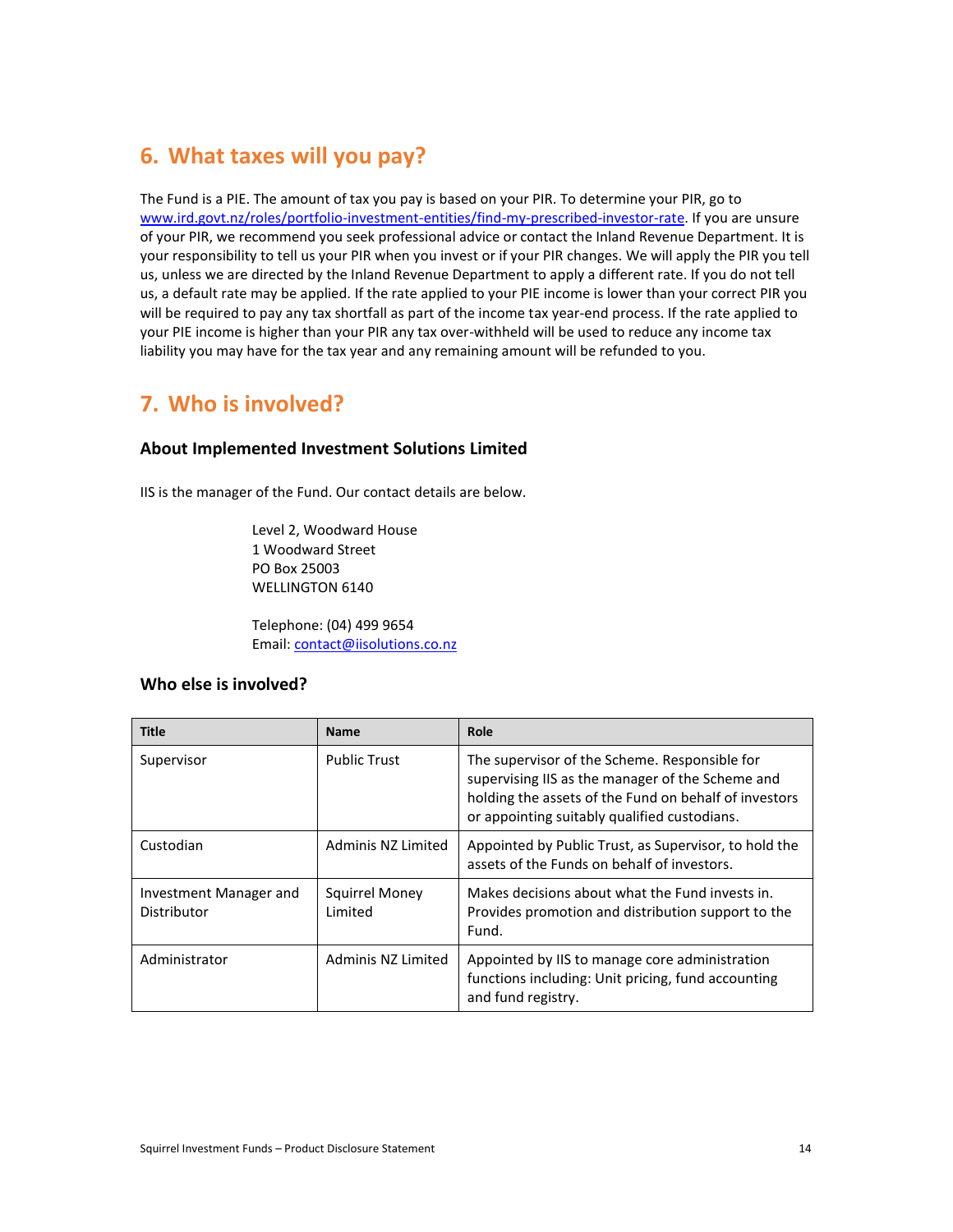## **8. How to complain**

Any complaints or problems with the investment should be directed to us for resolution through our internal dispute resolution process:

> Implemented Investment Solutions Limited Level 2, Woodward House 1 Woodward Street PO Box 25003 WELLINGTON 6140

Telephone: (04) 499 9654 Email: [contact@iisolutions.co.nz](mailto:contact@iisolutions.co.nz)

If you are not satisfied with the outcome of your complaint to us, you may refer the matter to the Supervisor for resolution through its internal dispute resolution process:

> Corporate Trustee Services Public Trust Private Bag 5902 WELLINGTON 6140

Telephone: 0800 371 471 Email: [cts.enquiry@trustee.co.nz](mailto:cts.enquiry@trustee.co.nz)

If your complaint is not able to be resolved through our internal dispute resolution process or that of the Supervisor, you may refer your complaint to the dispute resolution scheme operated by the Insurance and Financial Services Ombudsman ("IFSO"), an approved dispute resolution scheme under the Financial Service Providers (Registration and Dispute Resolution) Act 2008. We are a registered financial service provider and member of this scheme. The IFSO's service is provided at no cost to you. The contact details for the scheme are:

> Insurance and Financial Services Ombudsman Level 8, Shamrock House 79-81 Molesworth Street PO Box 10-845 WELLINGTON 6143

Telephone: 0800 888 202 Email: [info@ifso.nz](mailto:info@ifso.nz)

The Supervisor is a member of an approved dispute resolution scheme operated by Financial Services Complaints Limited ("FSCL"). If your complaint to the Supervisor has not been resolved, you can refer it to FSCL. The contact details for the scheme are:

> Financial Services Complaints Limited PO Box 5967 WELLINGTON 6145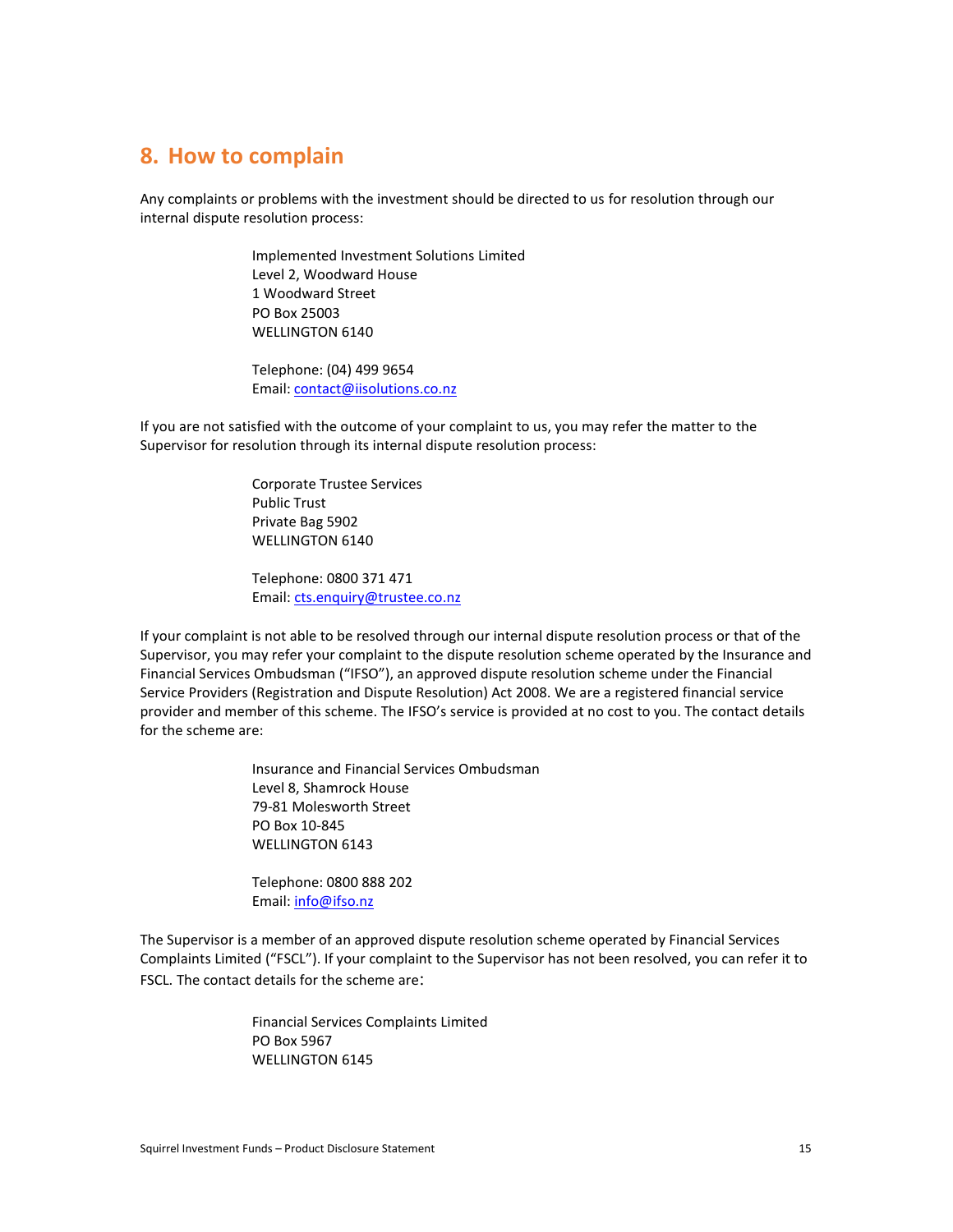Telephone: 0800 347 257 Email: [complaints@fscl.org.nz](mailto:complaints@fscl.org.nz) 

The FSCL scheme will not charge a fee to any complainant to investigate or resolve a complaint.

# **9. Where you can find more information**

Further information relating to the Squirrel Investment Funds is available on the offer register and the scheme register a[t https://disclose-register.companiesoffice.govt.nz](https://disclose-register.companiesoffice.govt.nz/) and a copy of information on the offer register or scheme register is available on request to the Registrar of Financial Service Providers.

#### **Other information we will provide**

You can also obtain the following information free of charge:

| <b>Information</b>                  | How to obtain                                                                                                                                                                                                                                                       |
|-------------------------------------|---------------------------------------------------------------------------------------------------------------------------------------------------------------------------------------------------------------------------------------------------------------------|
| Fund information<br>relevant to you | You can inspect documents we hold that are relevant to you, and other<br>documents that are legally required to be provided to you, at our offices<br>during normal business hours, or request an extract of those documents, by<br>making a written request to us. |
| Fund updates                        | Once available, the fund updates for the Fund will be publicly available from<br>our website and can be requested from us.                                                                                                                                          |

If you invest directly into the Fund, we will send you confirmation information relating to your transactions when Units are issued to you, as well as when you withdraw or transfer your Units and make available to you an annual report in respect of the Scheme.

You will also be sent an annual tax statement, which will include the amount of PIE income allocated to you and the amount of tax paid at your chosen PIR. You will also be asked to confirm your IRD number and PIR.

You can find general information about the Fund, our management team, and us on our website [www.iisolutions.co.nz/fund-hosting](http://www.iisolutions.co.nz/fund-hosting.)[.](http://www.iisolutions.co.nz/fund-hosting.)

# **10. How to apply**

If you are making an investment directly with us, then you will be required to complete the application form, which can be obtained from the manager or from Squirrel, and send it to:

Implemented Investment Solutions Limited PO Box 25003 WELLINGTON 6140

Email: [contact@iisolutions.co.nz](mailto:contact@iisolutions.co.nz)

You can also apply to invest in the Fund through approved investment administration and custodial service platforms (also known as "wrap platforms" or "PIE investor proxies"), such as InvestNow